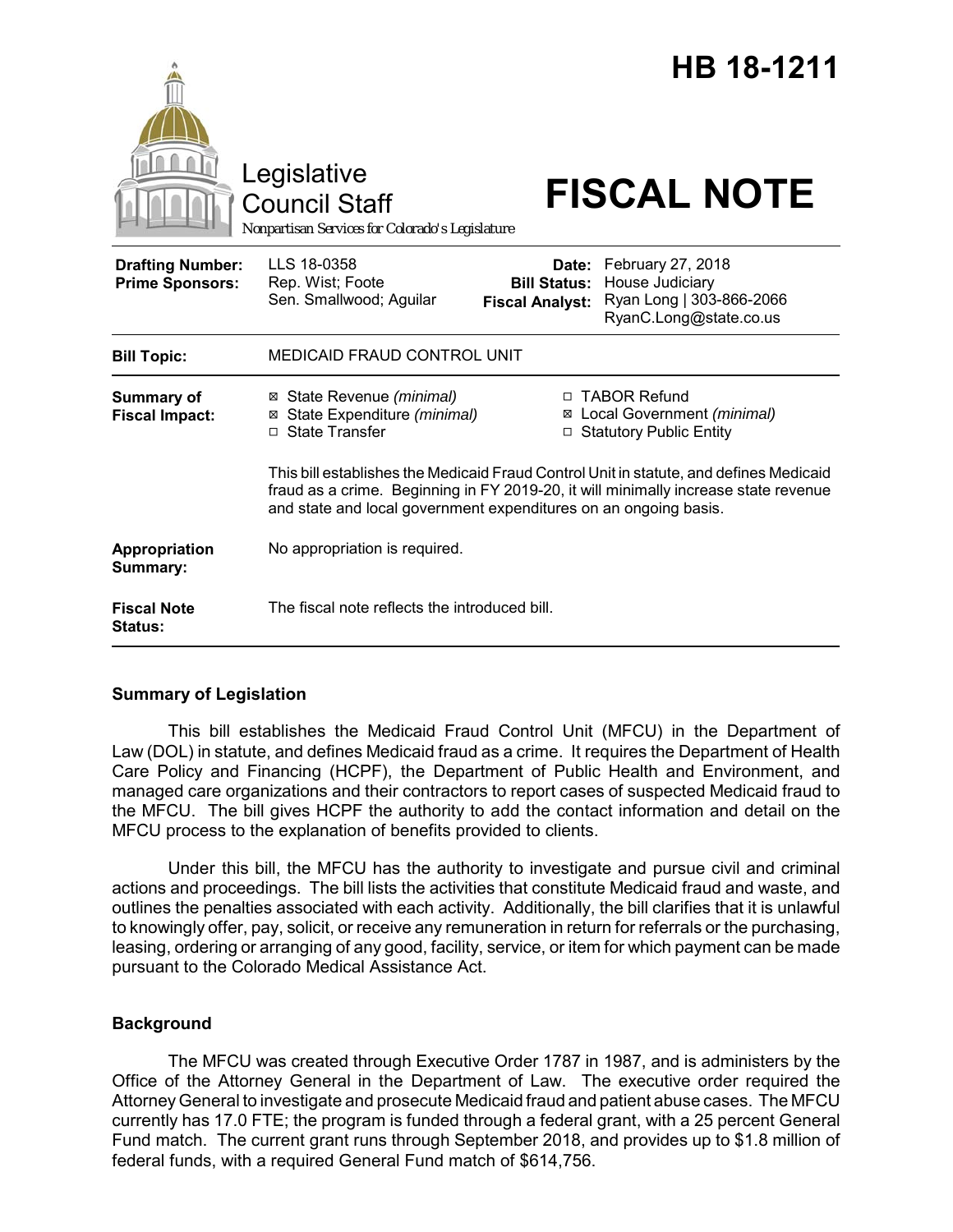February 27, 2018

### **Comparable Crime**

Legislative Council Staff is required to include certain information in the fiscal note for any bill that creates a new crime, changes the classification of an existing crime, or changes an element of the existing crime that creates a new factual basis for the offense. This bill creates the crime of Medicaid fraud. The penalty for Medicaid fraud varies depending on the amount of payments illegally claimed or received. Under current law, Medicaid fraud is prosecuted under theft and forgery statutes, which have similar penalties to the new crime created in this bill. It is unknown how many cases of theft and forgery were related to Medicaid fraud.

### **State Revenue**

To the extent that the number of filings for Medicaid fraud increase, this bill may increase revenue from fines and filing fees to the Judicial department beginning in FY 2019-20. Medicaid fraud is currently charged as theft or fraud under current law, and any increase in the number of cases is expected to be minimal. Additionally, the new penalties for Medicaid fraud are similar to the penalties for theft, resulting in similar fine revenue.

To the extent that more state funds are recovered from people convicted of Medicaid fraud under this bill, state General Fund revenue may also increase. This revenue increase has not been estimated.

### **State Expenditures**

Beginning in FY 2019-20, the bill codifies the existing MCFU into statute, which is not expected to affect workload or costs for the MCFU in the Department of Law. To the extent that formalizing the statutes of the MCFU or codifying Medicaid fraud as a unique crime increases civil or criminal cases involving Medicaid fraud, several agencies may have an increase in workload or costs, as described below

**Department of Law.** This bill defines Medicaid fraud as a crime, and workload in the DOL will increase to the extent that more people are charged for activities related to Medicaid fraud and waste. It is expected that any workload increases can be accomplished within the existing appropriations to the department.

**Judicial Department.** To the extent that more Medicaid fraud cases are heard, this bill may increase workload in the trial courts. It may also result in more cases being sentenced to probation. Any increase in cases is expected to be minimal, and can be accomplished within existing appropriations.

**Agencies providing representation to indigent persons***.* General Fund costs for the Office of the State Public Defender and the Office of the Alternate Defense Counsel may increase under the bill if more Medicaid fraud cases are tried and the offender is deemed indigent. Any increase in costs for these agencies are expected to be minimal.

**Departments of Health Care Policy and Financing and Public Health and Environment.** These departments currently monitor for and report cases of suspected Medicaid Fraud to the Attorney General. As this is current practice, any increase in workload is expected to be minimal.